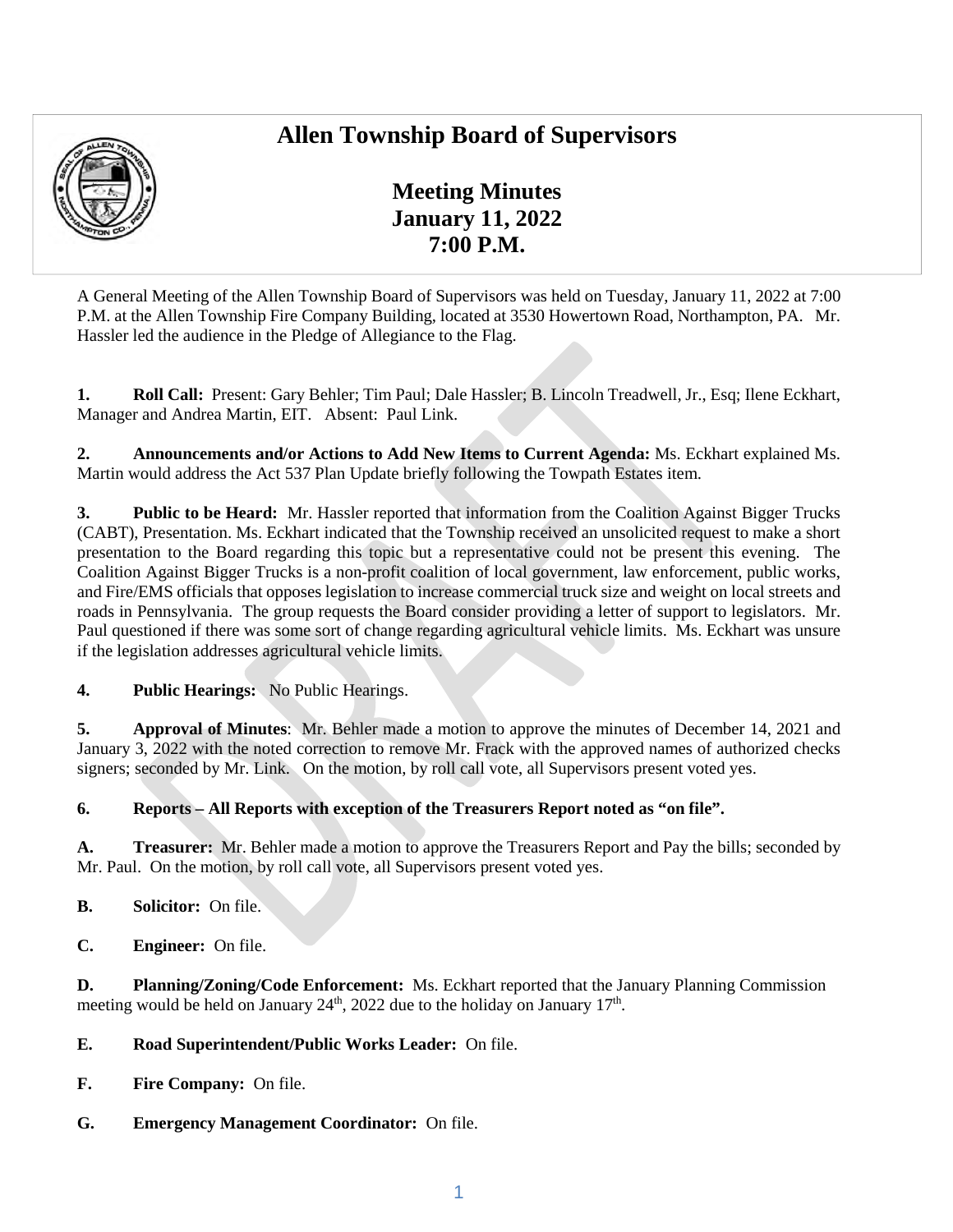- **H. Parks:** On file.
- **J. Nazareth Council of Government:** On file.
- **K. First Regional Compost Authority:** On file.
- **L. Stormwater:** On file.

## **7. Unfinished Business**

**A. Towpath Estates Sewer Intermunicipal Service Agreement:** Mr. Treadwell provided the background regarding this matter, which authorized the purchase of an additional 50 EDU's for the Towpath Estates project. Mr. Treadwell indicated the payment to the Township would be \$500 per EDU and \$5,070 to Northampton Borough per EDU. Mr. Behler questioned if the amount should be 52 EDU's instead of 50. Mr. Treadwell explained two EDU's were previously purchased from the Borough. Ms. Eckhart confirmed that she clarified the receipt of the two EDU purchase with the Borough Manager. Mr. Behler made a motion to approve the agreement with the correction to the monetary amount as noted (the numeric amount does not match the written amount); seconded by Mr. Paul. On the motion, by roll call vote, all Supervisors present voted yes.

Ms. Martin provided an Act 537 Plan Status Update. She indicated she has updated the land use planning components and has determined a reasonable sewer service number that could be served by Northampton Borough. She indicated the Catasauqua Service Area is currently confined to the warehouse area located along Willowbrook Road and the future development of the Fuller/Willowbrook Farms property. Additionally, she has forwarded information to the Northampton Borough environmental engineer for compilation in the required Joint Act 537 Plan Update. Ms. Martin noted Northampton Boroughs engineer has indicated that they considering a number of plant upgrades to address relative to additional flow from the Township as well as upgrades to address organic loads. The Allen Township contribution is primarily a hydraulic flow. Ms. Martin indicated there are number of alternatives in the plan, pursuant to the required analysis of alternatives DEP requires through the Act 537 Plan process. She further discuss a parsing of an amount of flow from the Northampton system and a redirection of flows to Catasauqua, due to lack of a new Intermunicipal Sewer Service Agreement with Northampton.

In response to the question from Mr. Behler, Mr. Treadwell explained the current Catasauqua Intermunicipal Sewer Service Agreement differs from the Northampton Borough agreement in that the Township purchases capacity at the Catasauqua sewer treatment plant. Mr. Treadwell further explained the Township and Northampton Borough are required to address the DEP Order and will need to address the Order by adoption of the a Joint Act 537 Plan, which would contain both options and alternative analysis of each.

Mr. Behler felt that feedback needs to be obtained from Catasauqua Borough. Mr. Hassler agreed but voiced concern about the potential financial aspects of pursuing alternative option(s). Ms. Eckhart added unfortunately that DEP was clear in their direction that Act 537 Planning does not look at the financial aspects. Mr. Paul commented that we have to look at what is best not what has been spent to date.

## **8. New Business**

**A. Authorization to Order 60" Zero Turn Lawn Mower and f15 HOP 28" Snow blower:** Mr. Behler made a motion to authorize the purchase of the 60" zero-turn lawn mower (\$12,664.40) and the 28" snow blower (\$1,800) as approved with the 2022 budget; seconded by Mr. Paul. On the motion, by roll call vote, all Supervisors present voted yes. .